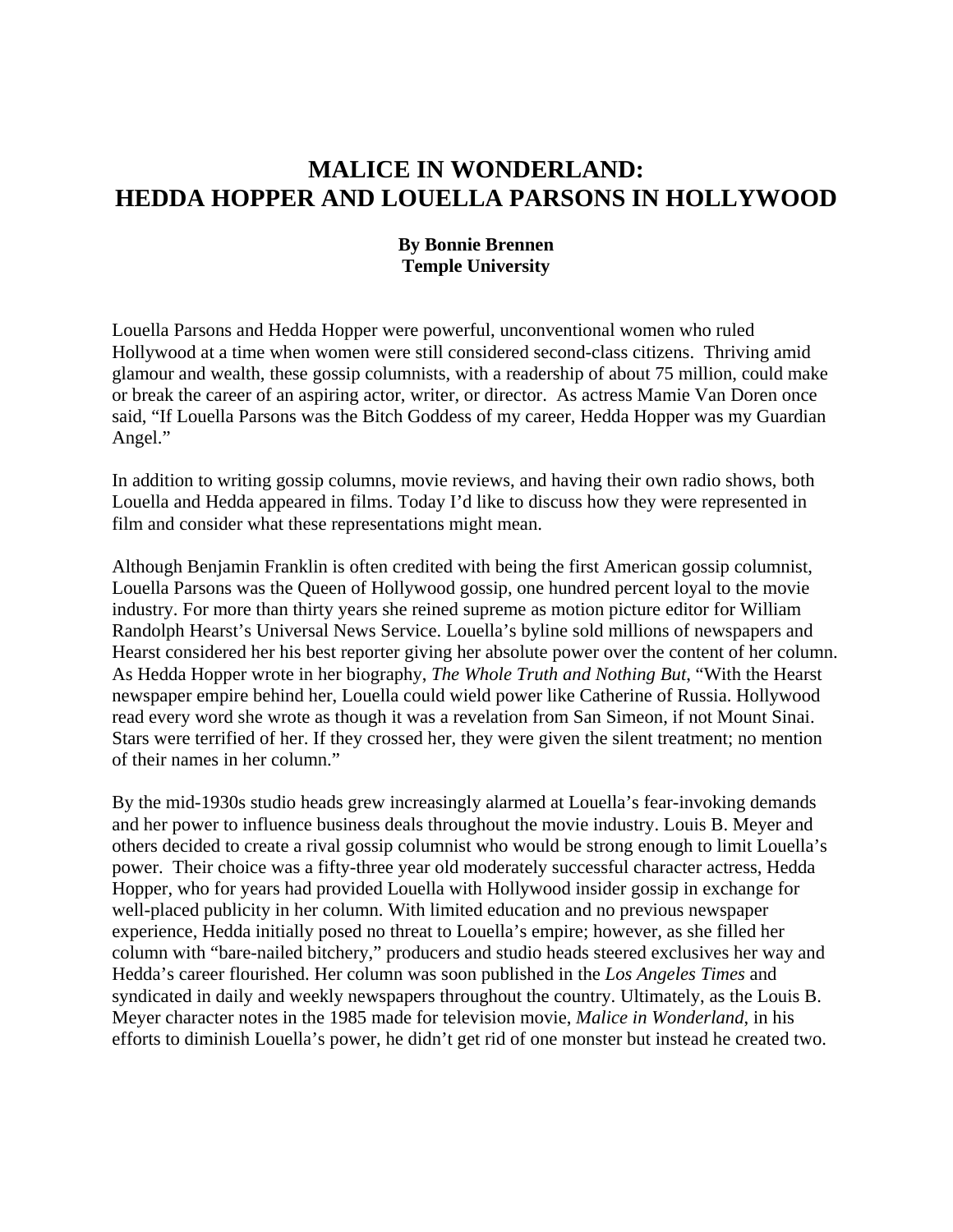Louella and Hedda have been featured in Hollywood films, made for television movies, television shows, documentaries, and an animated cartoon. They have been the subjects of films and documentaries including *The Cat's Meow* (2001), *RKO Production 281* (1999), *Malice in Wonderland* (1985), the *Hearst and Davies Affair* (1985), and *The Power Players* (2005), and have portrayed themselves in films such as *Hollywood Hotel* (1937), *Without Reservations* (1946), and *That's Right You're Wrong* (1939). Louella played herself on the television shows such as "What's My Line" (1953) and "This is Your Life" (1960), while Hedda was featured on shows including "I Love Lucy" (1955) and "The Beverly Hillbillies" (1964). Hedda Hopper also appeared as a supporting actress in more than 130 feature films including a character role of gossip reporter Dolly Dupuyster in *The Women* (1939).

In one sense, when Louella and Hedda played themselves on television and in films, it illustrated the referential ability of an image, which is an image's ability to offer a realistic depiction of a historically specific action. After casting Louella in her debut film, Warner Brothers executive Hall Wallis insisted that no one could play Louella Parsons better than Louella Parsons. Following the release of the film, a *New York Times* columnist noted that "Miss Parsons plays herself better than anyone else could hope to or want to."

Although Louella Parson's character is not a major focus of the 1937 film *Hollywood Hotel*, her inclusion in the film illustrates its referential ability particularly in her realistic depiction of a gossip reporter interviewing a temperamental actress. Louella not only expertly handles her subject but also espouses her own philosophy regarding the dangers of Hollywood. The film also illustrates her symbolic status as a power broker in Hollywood in that her weekly radio program "Hollywood Hotel" is central to the plotline and the title of the film comes directly from the name of her radio show.

Similarly in the 1939 film *That's Right, You're Wrong*, Hedda Hopper is included to lend credibility to the status of a character and to increase the realism of the film. Hedda's interactions with the characters are particularly authentic given that for her column she frequently interviewed the actors and actresses who played the characters in the film and the filmic interactions mirrored their real-world interactions.

In contrast with films and television shows in which Louella and Hedda portrayed themselves are depictions of these journalists found in films and television movies. While the referential qualities are limited in these presentations, the films may be seen to represent symbolic markers, which often represent a type of shorthand for larger issues in society. Films about Louella and Hedda often questioned the relationship between journalism and Hollywood specifically the power of the female gossip columnists in a male dominated industry.

For example, *The Cat's Meow*, *RKO Production 281*, and the *Hearst and Davies Affair* all perpetuated a cruel myth that Louella Parson's career success was attributed solely to a lurid murder and her devious blackmail scheme to profit at William Randolph Hearst's expense. These films all reinforce a popular fiction that places Louella on Hearst's yacht on the November 1924 weekend that producer Tom Harper Ince died. While no charges were ever filed, Hollywood lore insists that upon finding his lover Marion Davies in a compromising position with Charlie Chaplin, Hearst became enraged. Later that evening Hearst supposedly tried to kill Chaplin but